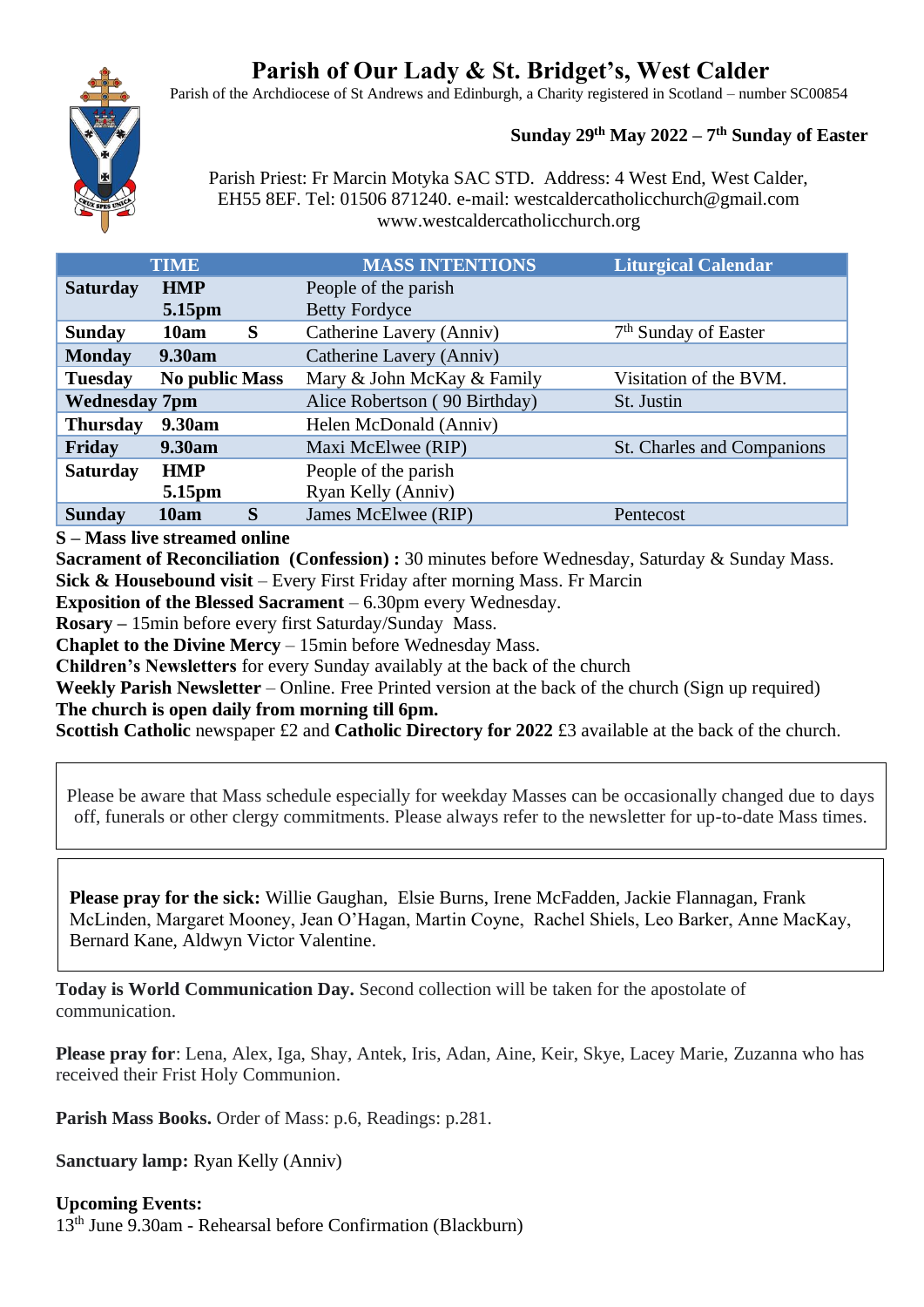15th June 7pm – Sacrament of Confirmation, at Our Lady RC, Blackburn.

# **Bonus Ball winner –** No 51 Mary McMillan

**Last Sunday collection –** £355.75 (+ approx. £269pw via Direct Debits, Internet and Card Payments)

**Minutes of Parish Pastoral Council** are available at the back of the church and parish website.

**Next Children's Liturgy is on Sunday 5th June** and that this will be the last one before the school holidays . The next one after the June date will be on the first Sunday in September. 4th September.

**There will be a Fairtrade stall next weekend 4th/5th June**. Every purchase helps the most vulnerable producers in areas most badly hit by both Covid and climate change.

## **Special Collection - Day for Life (5 June)**

The Day for Life collection this year will be used to help protect and care for our families and friends as they near the end of life. The collection supports quality palliative care to provide dignity to the dying while valuing life to its natural end, as well as organisations working to protect the disabled from changes in the law. A special collection will take place at Mass. Alternatively, donate direct to [bit.ly/archdayforlife](https://bit.ly/archdayforlife)

## **Queen's Jubilee Celebration**

Archbishop Leo will celebrate a special Mass of Thanksgiving at midday on **Sunday 5 June** to mark the Platinum Jubilee of Her Majesty the Queen. This will be a lovely and joyful celebration and will finish with a champagne reception after the Mass. All welcome.

## **Corpus Christi Procession**

As part of the Eucharistic renewal in the Archdiocese this liturgical year you are invited to take part in a Corpus Christi procession, led by Archbishop Cushley, at St Francis Xavier's in Falkirk on **Sunday 19 June** at 3pm. Gather at the Bandstand in High Street before processing to St Francis Xavier's Parish (around 20 min walk). This is a major event for the Archdiocese and should be a beautiful and prayerful experience (as well as a chance to be a witness to the Eucharistic Christ in public).

# **Family Afternoon**

A Family Afternoon at the Gillis Centre takes place on **Saturday 25 June, 2.00pm-5.00pm**. It will include separate sessions for adults and children focusing on *The Eucharist: Source of Family Love*, family prayer time in St Margaret's Chapel and family games. This event coincides with the 10th World Meeting of Families taking place in Rome. Details and registration at **[bit.ly/ArchEventbrite](https://bit.ly/ArchEventbrite)** 

#### **National Safeguarding Conference**

This takes place on **1 October** at the University of Strathclyde, Glasgow. It provides an opportunity for all those responsible for Safeguarding in the Church to gather together again and to 'refresh' their understanding of, and commitment to, safeguarding. Details and registration at [https://bit.ly/39dsFPq.](https://bit.ly/39dsFPq)

#### **Venerable Margaret Sinclair**

The monthly Mass to pray for the canonisation of Venerable Margaret Sinclair is on the first Tuesday of each month at **1:30pm (7 June)** at St Patrick's Church in the Cowgate. The national Venerable Margaret Sinclair Pilgrimage is on **Sunday 18 September**. More details will follow soon. Find out more about this holy Edinburgh woman at [www.margaretsinclair.scot](http://www.margaretsinclair.scot/)

**The Archdiocesan Lourdes Pilgrimage is back!** Demand is expected to be high for this popular and lifeenhancing trip so booking now is recommended. It takes place from 8-15 July and will be led by Archbishop Cushley. All the details you need are at [www.edinburgh-lourdes.com/lourdes22](http://www.edinburgh-lourdes.com/lourdes22)